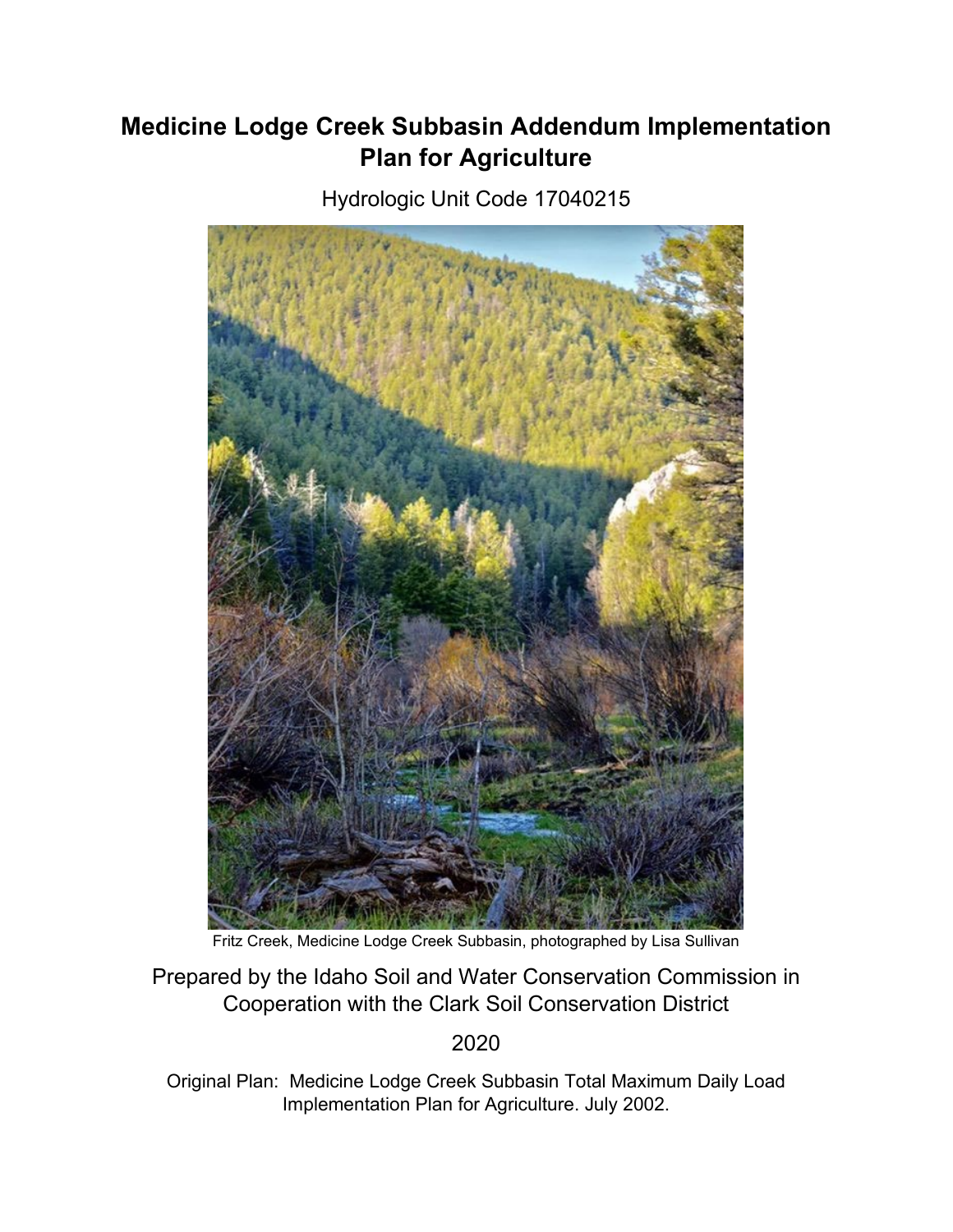#### **Table of Contents**

### **List of Tables**

| Table 1. Watershed Improvement Projects Completed or Ongoing as of 2016 4                                                                                                |  |
|--------------------------------------------------------------------------------------------------------------------------------------------------------------------------|--|
| Table 2. Bacteria load allocations, existing loads, and load reductions necessary to<br>achieve E. coli TMDL targets on streams in the Medicine Lodge Creek subbasin.  5 |  |
| Table 3. Shade deficits on streams in the Medicine Lodge Creek subbasin that have                                                                                        |  |
| Table 4. BMPs recommended to decrease E. coli levels (NRCS Field Office Technical                                                                                        |  |
| Table 5. BMPs recommended to increase shade and decrease stream temperature                                                                                              |  |

# **List of Figures**

| Figure 1. Medicine Lodge Creek subbasin in east central Idaho. (IDEQ, 2016)            |  |
|----------------------------------------------------------------------------------------|--|
| Figure 2. Lack of shade (difference between existing and target) for the Medicine Cree |  |
|                                                                                        |  |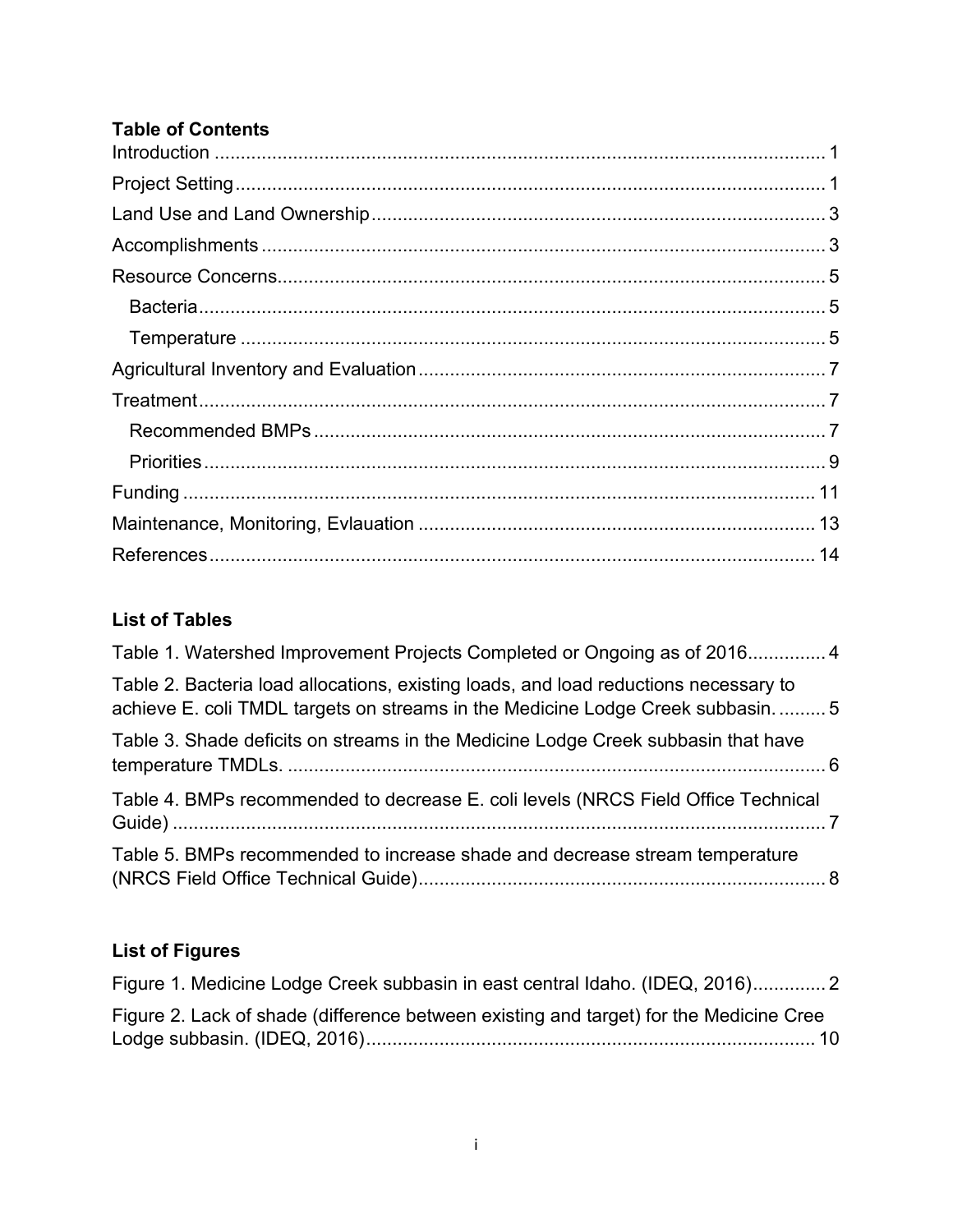### <span id="page-2-0"></span>**Introduction**

The objective of this plan is to address temperature and *E. coli* Total Maximum Daily Loads (TMDLs) presented in the Medicine Lodge Creek Subbasin TMDLs 2016 Addendum and Five-Year Review (IDEQ, 2016).

Temperature TMDLs in the 2016 addendum are revisions to TMDLs approved by the U.S. Environmental Protection Agency in May 2003 (IDEQ, 2003). The temperature TMDLs have been revised based on potential natural vegetation (PNV) methodology which uses shade surrogates rather than numeric criteria as TMDL targets (Shumar and Varona, 2009). This change did not affect the implementation strategies proposed in the original implementation plan (IASCD, 2002).

The *E. coli* TMDLs addressed in this implementation plan were developed based on data collected during water quality assessments conducted by the Idaho Department of Environmental Quality (IDEQ) after completion of the original subbasin assessment and TMDL. The data collection and analyses are described in detail in the 2016 TMDL addendum (IDEQ, 2016).

In accordance with section 39-3601 et seq., Idaho Code, and IDAPA 58.01.02, Water Quality Standards, the Idaho Soil and Water Conservation Commission (ISWCC) is the designated agency responsible for preparing a TMDL implementation plan and leading implementation activities on grazing and agricultural lands in the State.

Water diversions are allowed under Idaho statute. Even though they may affect the ability of the riparian zone to support shade-producing vegetation and result in increased water temperature, nothing in this plan is intended to interfere with the rights of Idaho appropriators in the utilization of the water appropriations which have been granted to them. Diversions notwithstanding, reaching shade targets as discussed in the TMDL and in this implementation plan will protect what water remains in the channel and allow the stream to meet water quality standards for temperature (IDEQ, 2016).

### <span id="page-2-1"></span>**Project Setting**

The Medicine Lodge Creek Subbasin (USGS Hydrologic Unit Code 17040215) consists of six subbwatersheds, Edie, Fritz, Irving, Indian, Middle, and Medicine Lodge. Rangeland is the predominant land use within the subbasin. Elevations range from 9,000 feet at Fritz Peak to 5,000 feet where Medicine Lodge Creeks disappears into the ground (IASCD, 2002).

The subbasin is a semi-arid steppe with many miles of ephemeral and intermittent drainages. Streams within the subbasin incorporate flow from natural steady thermal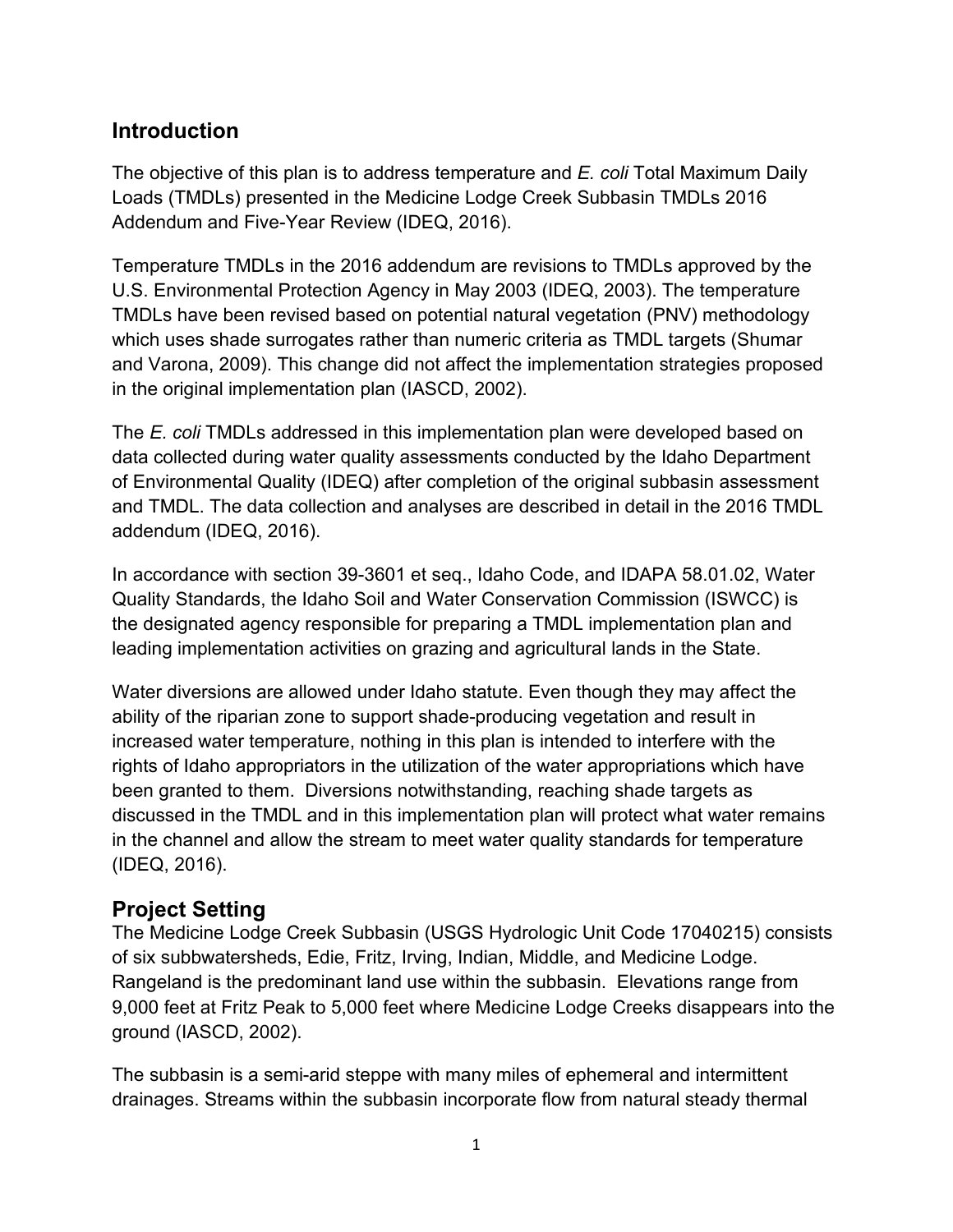springs, to receiving snowmelt directly from the Beaverhead Mountain Range. The subbasin's principal drainage is Medicine Lodge Creek. The headwaters begin at the confluence of Warm and Fritz creeks and then flows approximately 21 miles in a southeasterly direction slightly past the town of Small. The creek then dissipates from diversions and naturally sinks into the channel bed directly above the aquifer northwest of Cedar Butte.



Figure 1. Medicine Lodge Creek subbasin in east central Idaho (IDEQ, 2016).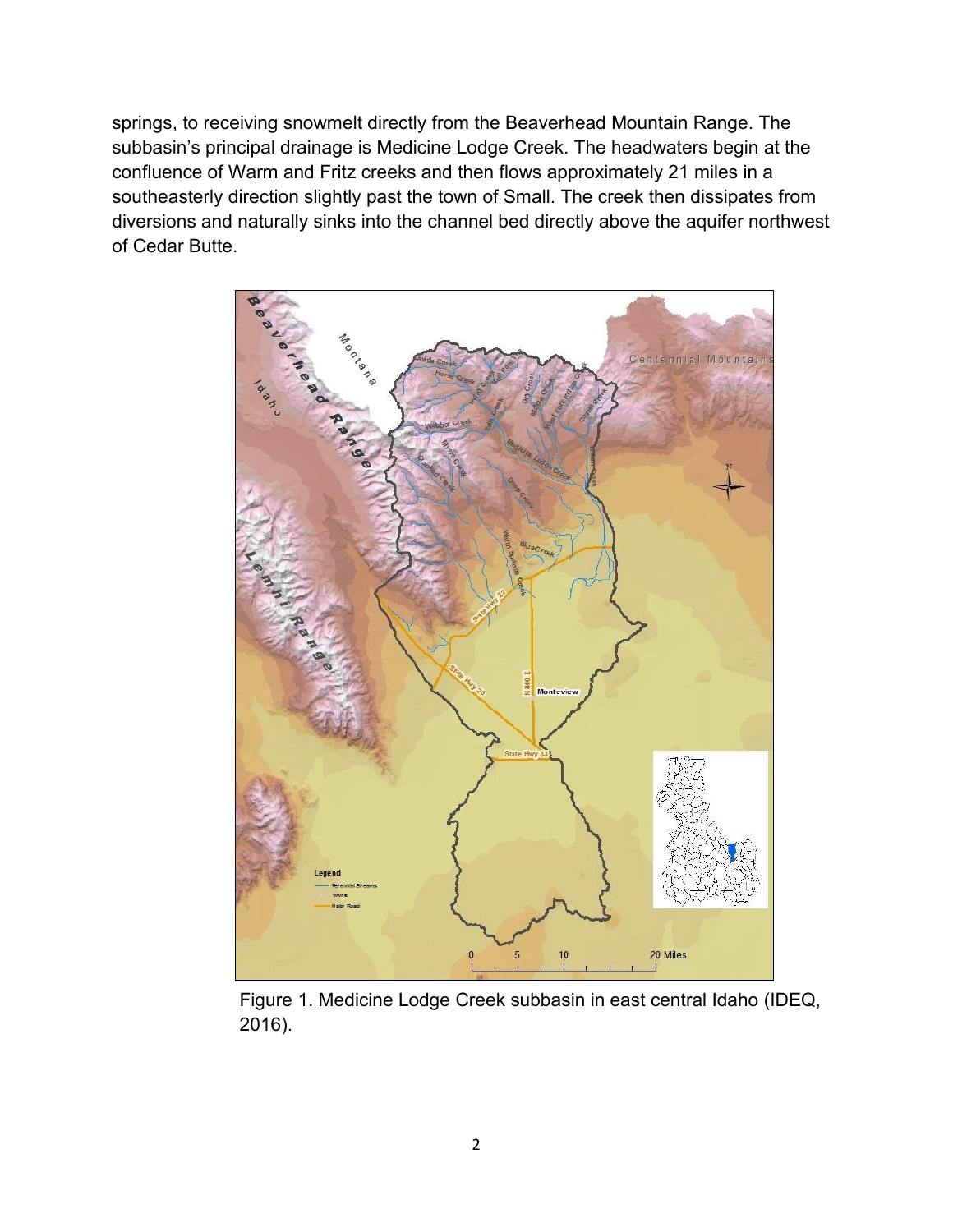A detailed description of the project setting is provided in the Medicine Lodge Subbasin Assessment and TMDL (IDEQ, 2003), with the delineation of some watersheds having been updated and revised in the Medicine Lodge Creek Subbasin TMDL Addendum and Five-Year Review (IDEQ, 2016).

#### <span id="page-4-0"></span>**Land Use and Land Ownership**

The land in the Medicine Lodge Subbasin is 69% rangeland. Another 23% is agriculture with 7% forest. The forested area is found in the western part of the subbasin in the headwaters of Fritz Creek, Webber Creek and Crooked Creek. Most of the agricultural land is found in the southern part of the subbasin which is primarily flat and devoid of much hydrography.

The majority (77%) of the Medicine Lodge Subbasin is public land. The BLM manages 32%, the USFS 21%, the Idaho National Environmental Engineering Laboratory 23%, and the Idaho State Department of Lands 1% of the acreage in the subbasin. The remaining 23% of the subbasin is owned privately. For a detailed description of land use and land ownership, please refer to the Medicine Lodge Creek Subbasin Assessment and TMDL (IDEQ, 2003, 2016).

### <span id="page-4-1"></span>**Accomplishments**

Since the original TMDL was approved in 2003, many watershed improvement projects have been completed or are ongoing in the Medicine Lodge Creek subbasin. The Clark Soil Conservation District (Clark SCD) and multiple land management agencies have worked cooperatively together and with private landowners to implement BMPs that restore proper riparian function. Rangeland and water resources are Clark SCD's top priorities and the District has been active in implementing projects designed to maintain and improve these resources. Clark SCD used IASCD's 2002 TMDL implementation plan as the framework for a project funded by a Clean Water Act §319 grant which implemented best management practices on Medicine Lodge, Edie, Irving, and Fritz Creeks.

The Medicine Lodge Creek TMDL Addendum and Five-Year Review describes recently completed BMP implementation work (IDEQ, 2016). This work is summarized in Table 1. While it is true that a significant number of the completed projects were implemented in order to address sediment rather than temperature TMDLs, it is also true that in almost all cases BMP's which reduce sedimentation also increase the health of riparian plant communities or alter stream morphology in ways that increase stream shading and so help to achieve temperature as well as sediment TMDL targets.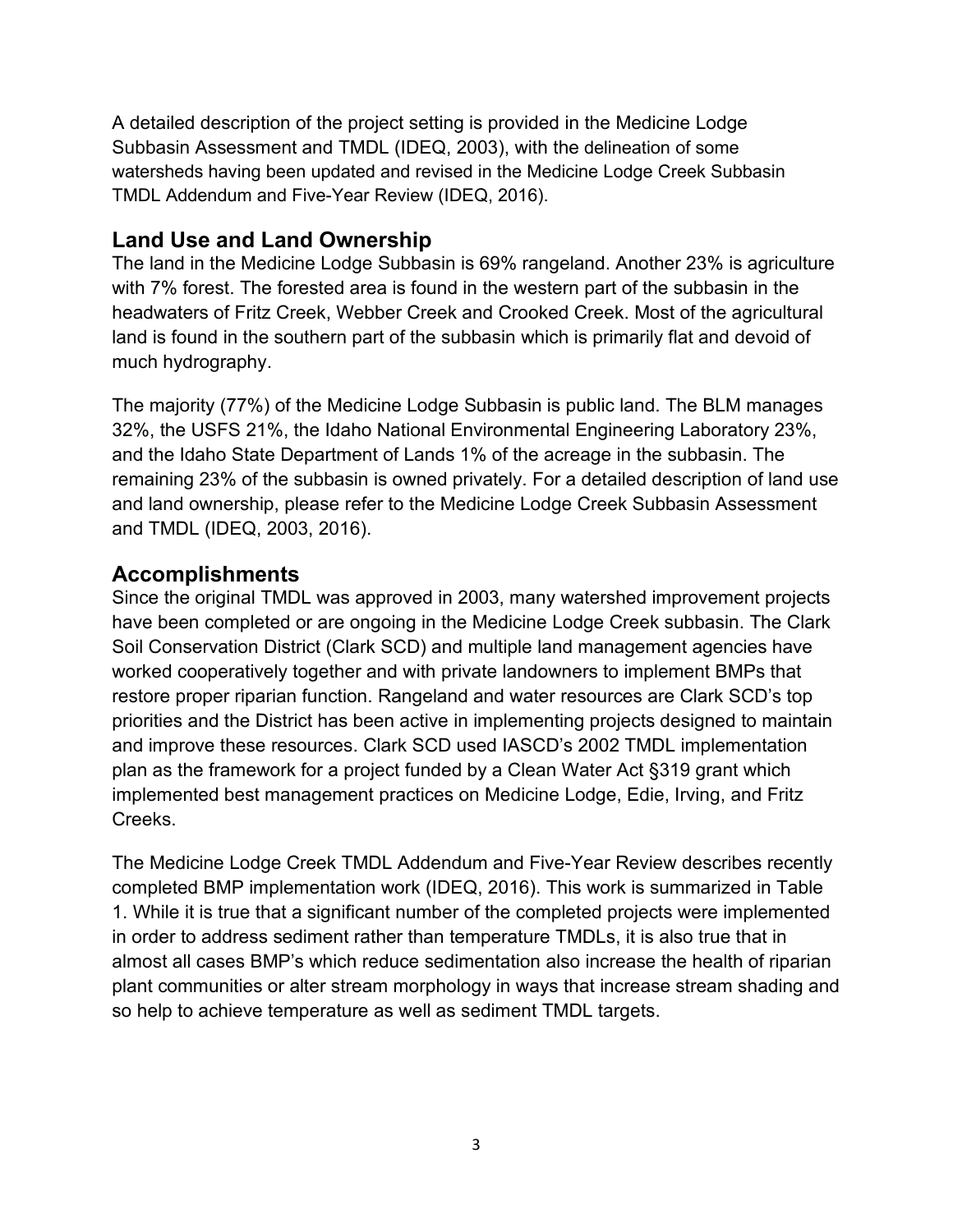#### Table 1. Watershed Improvement Projects Completed or Ongoing as of 2016

#### **Clark SCD Projects**

 **Medicine Lodge Creek §319 Project**

Restored beneficial uses on 35 miles of stream

Improved riparian and stream channel habitat

Reduced streambank and stream channel erosion

 grazing management Implemented planned grazing, pasture development, and exclusion fencing to improve

 Installed off-stream water developments to reduce livestock concentration on streams Established stream buffers using grass, shrubs, and trees

Stabilized eroding streambanks and channels using stream renaturalization techniques Monitored progress and applied adaptive management to projects

 **Conservtion Reserve Program Agricultural Water Quality Cost-Share Program and Continuous Sign-Up**

Installed 485 acres of riparian forest buffer with livestock exclusion

#### **NRCS Projects**

 **Environmental Quality Incentives Program Program**

 Implemented a spring development and stock water system in Middle Creek involving 1 miles of pipeline carrying water from the spring to 4 storage tanks and 8 troughs,

improving the condition of the riparian zone and the health of 11,000 acres of rangelan Installed 4,300 feet of wildlife friendly cross fencing in large pastures.

Implemented prescribed grazing on 1,839 acres.

 Installed 20 watering facilities to provide off-creek water for livestock and wildlife and reduce impacts to streambanks.

#### **BLM Projects**

 **Edie Creek**

Installed 2 protective fences and 2 stream exclosures

 After 2003 wildfire, rebuilt fences, installed streambank stabilization structures, and planted willows.

 **Irving Creek**

To allow the channel to stabilize following a severe flood, restricted grazing to one out  **Medicine Lodge Creek**

 Monitors streambank stability along sections of the Creek that are impacted by county road encroachment.

 **Deep, Horse, Indian, Middle and Warm Creeks**

Monitors canopy cover and manages grazing to maintain and improve shading

**Caribou-Targhee National Forest, Dubois Ranger District Projects**

 Manages riparian grazing on forest land in the subbasin according to these guidelines: Maintain minimum canopy cover of 80%

Minimize livestock trampling of vegetated streambanks

 fish cover. Maintain minimum 50% of streambanks providing overhanging vegetation to provide

 and off-site watering facilities. Grazers required to install and maintain range improvements such as exlusion fencing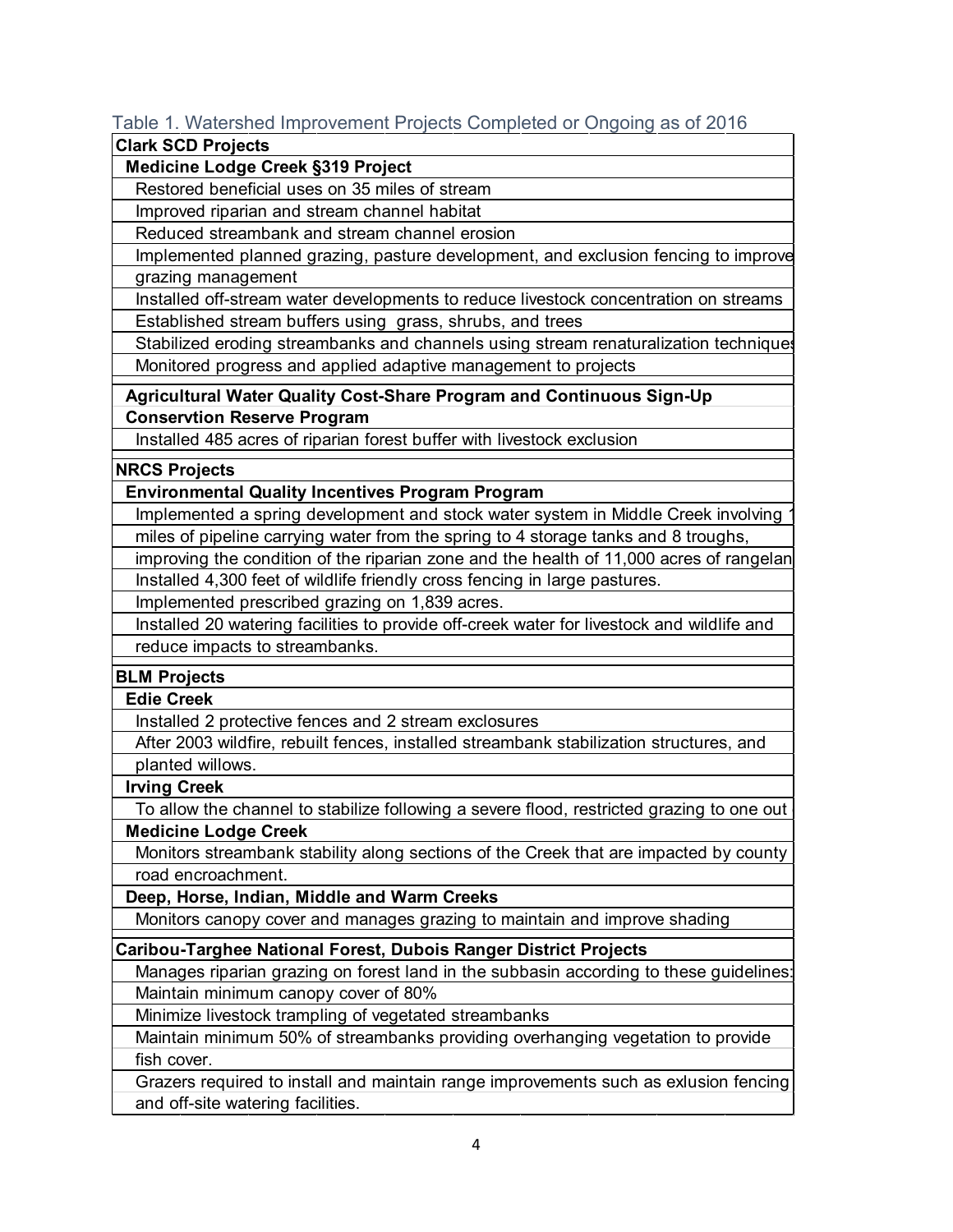### <span id="page-6-0"></span>**Resource Concerns**

Since the original TMDLs were approved in 2003, the Medicine Lodge Creek subbasin has been identified as requiring an addendum to the TMDLs for bacteria and temperature.

#### <span id="page-6-1"></span>**Bacteria**

Water quality monitoring conducted by IDEQ after the 2003 Medicine Lodge Creek subbasin TMDL had been approved indicated that four streams required additional TMDLs because they did not meet water quality standards for E. coli. Idaho water quality standards (IDAPA 58.01.02.251.01) stipulate that E. coli is not to exceed 126 colony forming units (cfu) per 100 mL water sample, based on a geometric mean of several samples collected according to a specific protocol. The data collection and analyses are described in detail in the 2016 TMDL addendum (IDEQ, 2016).

The four creeks for which E. coli TMDL's were developed are West Fork Indian Creek, Medicine Lodge Creek, Middle Creek and Warm Creek. Existing E. coli pollutant loads, and the load reductions required to achieve the TMDL target for each stream are presented in Table 2.

Table 2 Bacteria load allocations, existing loads, and load reductions necessary to achieve e coli TMDL targets on streams in the Medicine lodge creek subbasin.

|                               | Load         |                      | <b>Load Reduction Necessary</b> |     |  |
|-------------------------------|--------------|----------------------|---------------------------------|-----|--|
|                               | Allocation*  | <b>Existing Load</b> | to Achieve TMDL Target          |     |  |
| <b>Stream Name</b>            | (cfu/100 ml) | (cfu/100 ml)         | (cfu/100 ml)                    | (%) |  |
| <b>West Fork Indian Creek</b> | 100          | 208                  | 108                             | 52  |  |
| Medicine Lodge Creek          | 100          | 464.7                | 364.7                           | 78  |  |
| Middle Creek                  | 100          | 1,235.60             | 1,135.60                        | 92  |  |
| <b>Warm Creek</b>             | 100          | 338.7                | 238.7                           | 70  |  |

Table 2. Bacteria load allocations, existing loads, and load reductions necessary to achieve E. coli TMDL targets on streams in the Medicine Lodge Creek subbasin.

\* Load Allocations were calculated by subtracting natural background and a margin of safety from the water quality criterion of 126 E. coli cfu/100 ml.

### <span id="page-6-2"></span>**Temperature**

The 2003 temperature TMDL targets were developed based on strict numeric temperature criteria. After approval of the 2003 TMDLs, IDEQ adopted the Potential Natural Vegetation (PNV) approach to develop target shade levels necessary to support the designated beneficial uses of a stream. The PNV procedures and methodologies are described in detail in The Potential Natural Vegetation (PNV) Temperature Total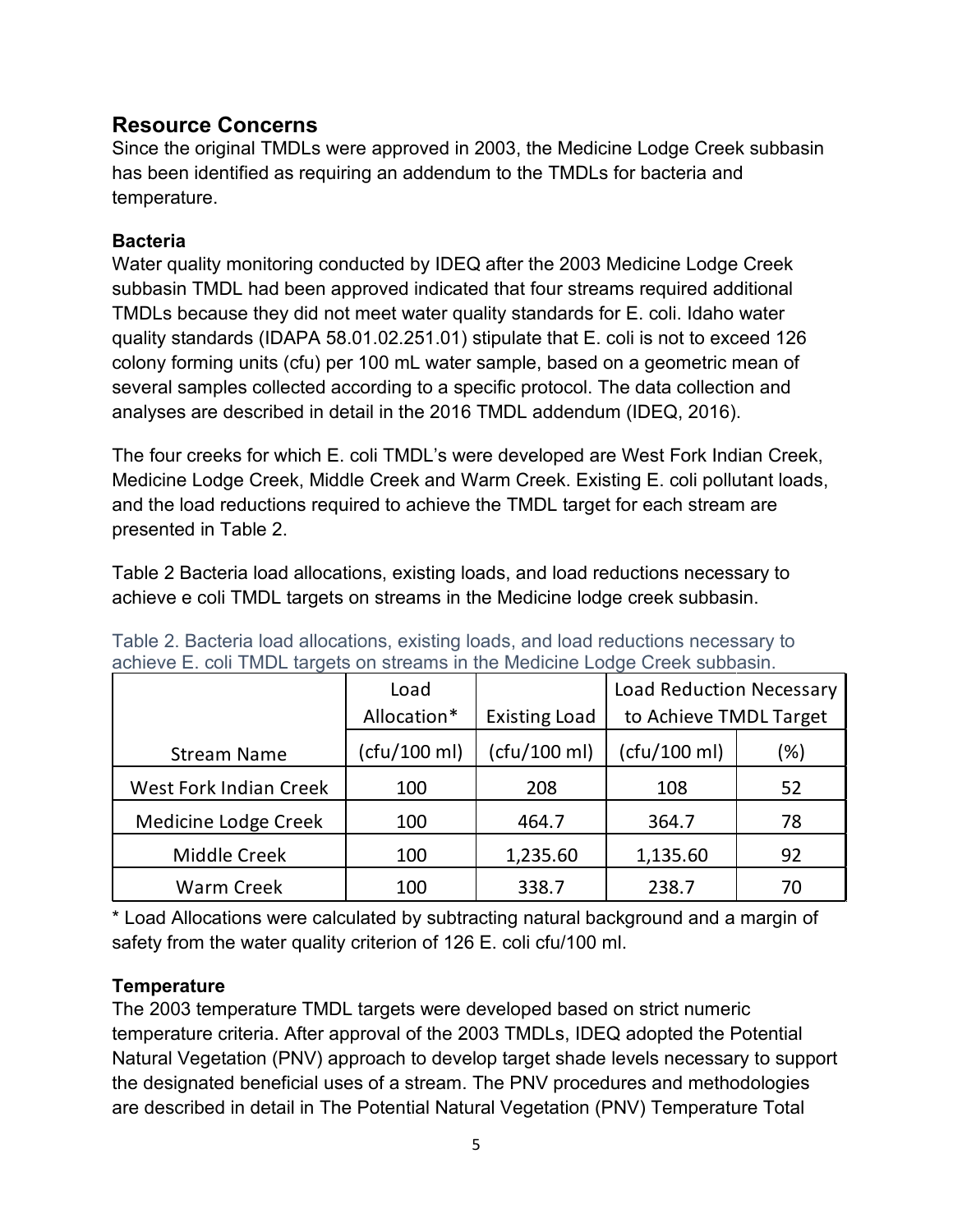Maximum Daily Load (TMDL) Procedures Manual (Shumar and de Varona 2009).

The PNV temperature targets in the 2016 addendum to the Medicine Lodge Subbasin TMDLs are based on analyses of how much stream shade would be created by the vegetation that would exist along the streams if human activities had no impact on that vegetation. The amount of shade provided by PNV and the associated solar loads are assumed to be the natural conditions; thus, stream temperatures under PNV conditions are assumed to be natural and are considered to be consistent with the Idaho water quality standards, even if they exceed numeric criteria (IDEQ, 2016).

Eleven streams in the subbasin have temperature TMDLs. Subtracting the percentage of existing shade from the target percentage established using PNV provides the percentage of shade that is lacking, or the 'shade deficit' that needs to be made up in order to achieve the TMDL target. Table 3 shows the shade deficits for the 11 streams with temperature TMDLS. A range of shade deficits are given for each stream because the amount of existing and target shade varies between different segments of each stream.

| <b>Stream Name</b>   | Shade Deficit (%)* |
|----------------------|--------------------|
| Deep Creek           | $-4$ to $-17$      |
| <b>Fritz Creek</b>   | $-9$ to $-15$      |
| <b>Warm Creek</b>    | $-0$ to $-8$       |
| <b>Webber Creek</b>  | $-3$ to $-5$       |
| <b>Indian Creek</b>  | $-5$ to $-63$      |
| <b>Horse Creek</b>   | $-1$ to $-45$      |
| <b>Middle Creek</b>  | $-1$ to $-42$      |
| <b>Irving Creek</b>  | $-2$ to $-25$      |
| <b>Crooked Creek</b> | $-5$ to $-31$      |
| Medicine Lodge Creek | $-8$ to $-34$      |
| <b>Edie Creek</b>    | $-5$ to $-34$      |

Table 3. Shade deficits on streams in the Medicine Lodge Creek subbasin that have temperature TMDLs.

\* Shade deficit percentages were determined by subtracting the percent of the stream that is shaded under existing conditions from the percent that would be shaded under PNV conditions. If PNV would provide 80 percent shade and current conditions provide 50 percent, the shade deficit would be 30%. Thus, to achieve the TMDL target in this example (80% shade) shade would need to be provided to an additional 30% of the stream.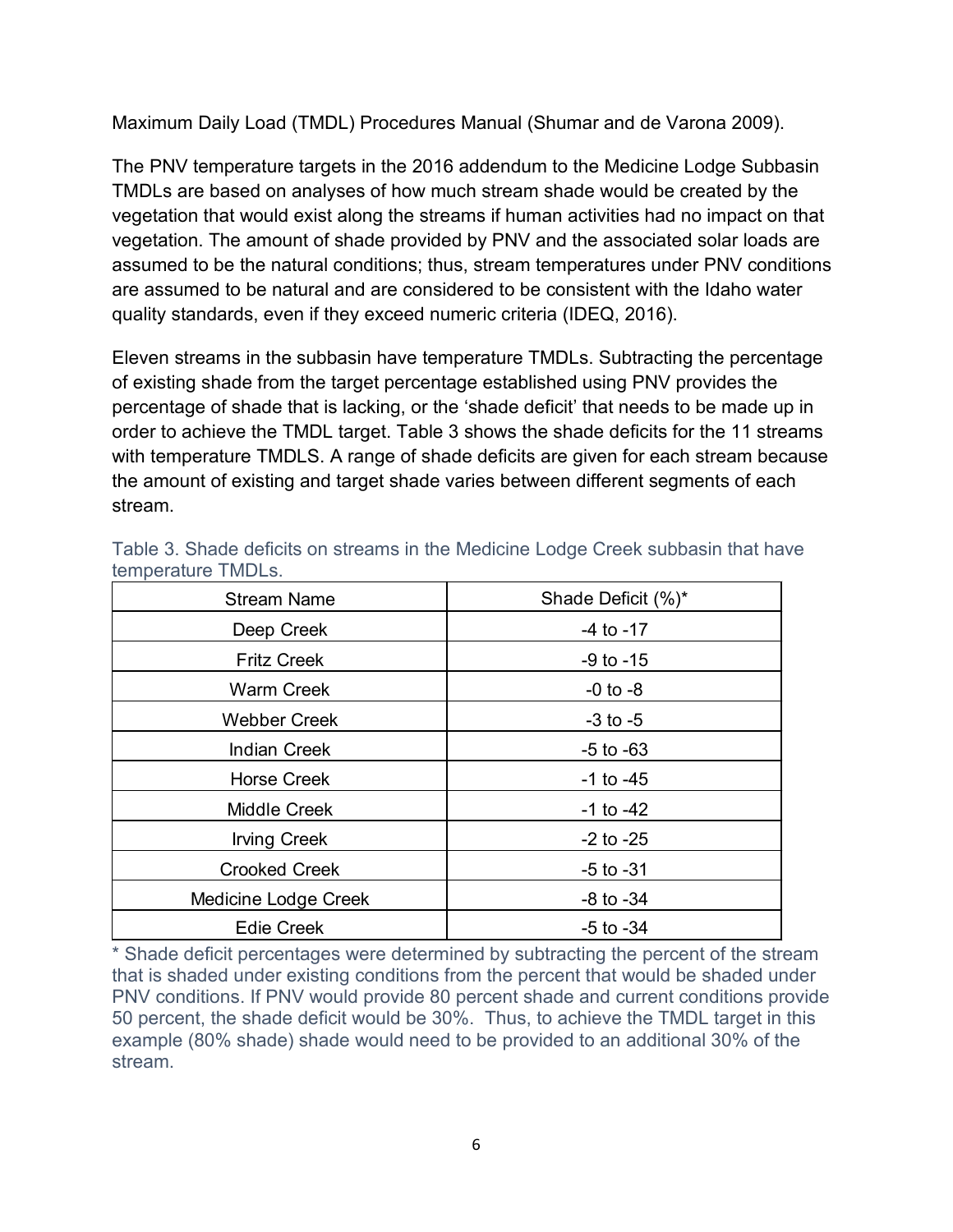## <span id="page-8-0"></span>**Agricultural Inventory and Evaluation**

Existing shade values are estimates based on the visual interpretation of aerial photos. Part of each individual BMP implementation project should include the preimplementation measurement of existing shade levels to verify the estimate for the stream segment where the project is located. This will enable comparison of pre- and post-implementation shade values and calculation of actual shade increases resulting from of each project.

## <span id="page-8-1"></span>**Treatment**

#### <span id="page-8-2"></span>**Recommended BMPs**

Tables 4 and 5 list BMPs that can contribute towards achieving the TMDL target levels for bacteria and shade, i.e., temperature, respectively. These lists were drawn from information contained in the Conservation Practices Physical Effects section of the NRCS Field Office Technical Guide.

| <b>Practice Name</b>                     | <b>NRCS Practice</b><br>Code |
|------------------------------------------|------------------------------|
| Animal Trails and Walkways               | 575                          |
| <b>Channel Stabilization</b>             | 584                          |
| <b>Channel Bank Vegetation</b>           | 322                          |
| <b>Conservation Cover</b>                | 327                          |
| <b>Constructed Wetland</b>               | 656                          |
| Critical Area Planting                   | 342                          |
| <b>Grazing Land Mechanical Treatment</b> | 548                          |
| <b>Prescibed Grazing</b>                 | 528                          |
| Range Planting                           | 550                          |
| <b>Riparian Forest Buffer</b>            | 391                          |
| <b>Riparian Herbaceous Cover</b>         | 390                          |
| <b>Spring Development</b>                | 574                          |
| Tree/Shrub Establishment                 | 612                          |
| <b>Use Exclusion</b>                     | 472                          |
| <b>Watering Facility</b>                 | 614                          |

|        |  | Table 4. BMPs recommended to decrease E. coli levels (NRCS Field Office Technical |  |  |  |  |
|--------|--|-----------------------------------------------------------------------------------|--|--|--|--|
| Guide) |  |                                                                                   |  |  |  |  |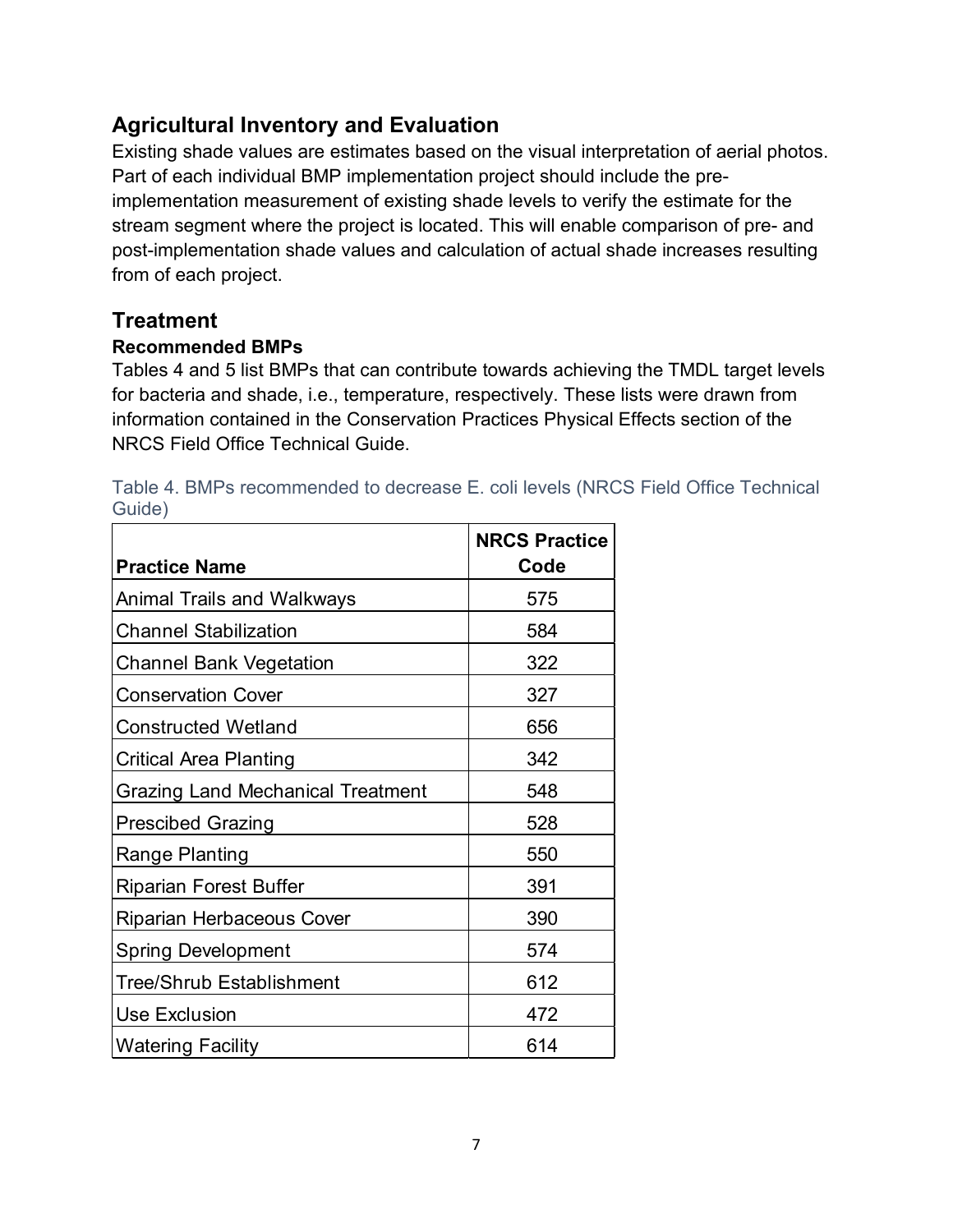|  |  |                                     |  |  | Table 5. BMPs recommended to increase shade and decrease stream temperature |  |  |
|--|--|-------------------------------------|--|--|-----------------------------------------------------------------------------|--|--|
|  |  | (NRCS Field Office Technical Guide) |  |  |                                                                             |  |  |

| <b>Practice Name</b>                       | <b>NRCS Practice</b><br>Code |
|--------------------------------------------|------------------------------|
| <b>Channel Stabilization</b>               | 584                          |
| Channel Bank Vegetation                    | 322                          |
| Critical Area Planting                     | 342                          |
| <b>Grade Stabilization Structure</b>       | 410                          |
| <b>Grassed Waterway</b>                    | 412                          |
| <b>Grazing Land Mechanical Treatment</b>   | 548                          |
| <b>Prescibed Grazing</b>                   | 528                          |
| Range Planting                             | 550                          |
| <b>Riparian Forest Buffer</b>              | 391                          |
| Riparian Herbaceous Cover                  | 390                          |
| <b>Spring Development</b>                  | 574                          |
| <b>Streambank and Shoreline Protection</b> | 580                          |
| Stream Habitat Improvement and Manage      | 395                          |
| Tree/Shrub Establishment                   | 612                          |
| Upland Wildlife Habitat Management         | 645                          |
| <b>Use Exclusion</b>                       | 472                          |
| <b>Watering Facility</b>                   | 614                          |

Not every BMP on these lists will be applicable on every stream segment within the subbasin. To maximize the success of an implementation project, selection of BMPs must be done on a site-specific basis and be used as part of comprehensive resource management plan.

The lists of potentially beneficial BMPs are to serve as a starting point for implementation activities in the subbasin. IDEQ recognizes that implementation strategies for TMDLs may need to be modified if monitoring shows that TMDL goals are not being met or significant progress is not being made toward achieving the goals.

The implementation strategies for addressing temperature TMDLs that are discussed in the 2002 Medicine Lodge Creek subbasin TMDL implementation remain appropriate treatment recommendations. The change from a numeric temperature criterion to the PNV approach did not change implementation strategies for achieving the TMDL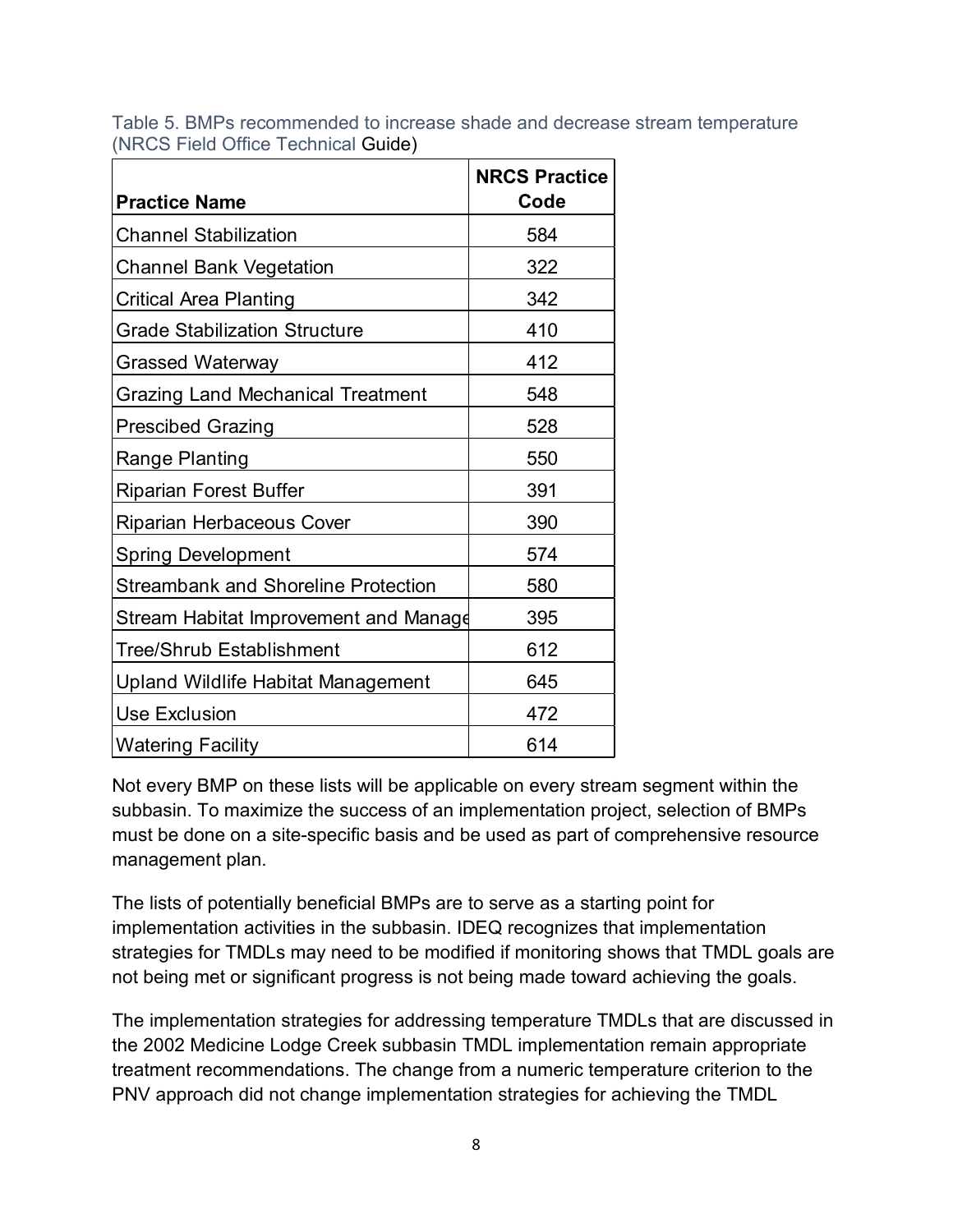targets.

#### <span id="page-10-0"></span>**Priorities**

Use of the PNV method provides a way to help prioritize implementation efforts in the subbasin. In order to provide the greatest benefit to the resource, implementation efforts should be focused on stream segments which lack the greatest amount of shade. Figure 2 shows the shade deficits for streams in the Medicine Lodge Creek subbasin. Shade deficits are calculated by subtracting the amount of shade which now exists from the target shade level for a given stream segment. As an example of how to interpret the shade deficit map, consider a stream segment that is identified as lacking 40% shade. This indicates that segment currently has 60% of the target amount of shade and so needs an additional 40% to achieve the TMDL target for that segment. It is recommended that stream segments lacking greater than 20% shade be the top priority for BMP implementation projects.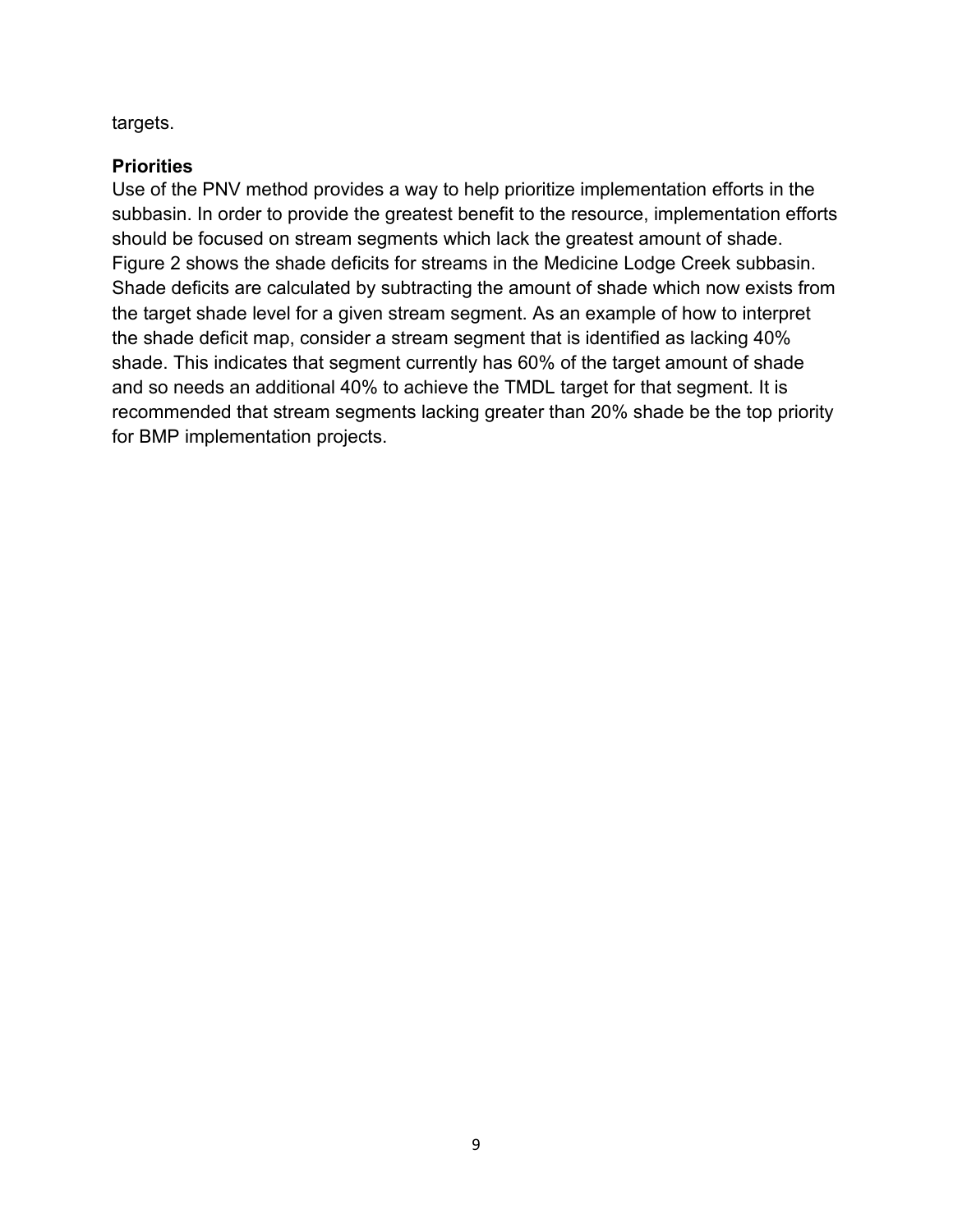

Figure 2. Lack of shade (difference between existing and target) for the Medicine Creek Lodge subbasin. (IDEQ, 2016)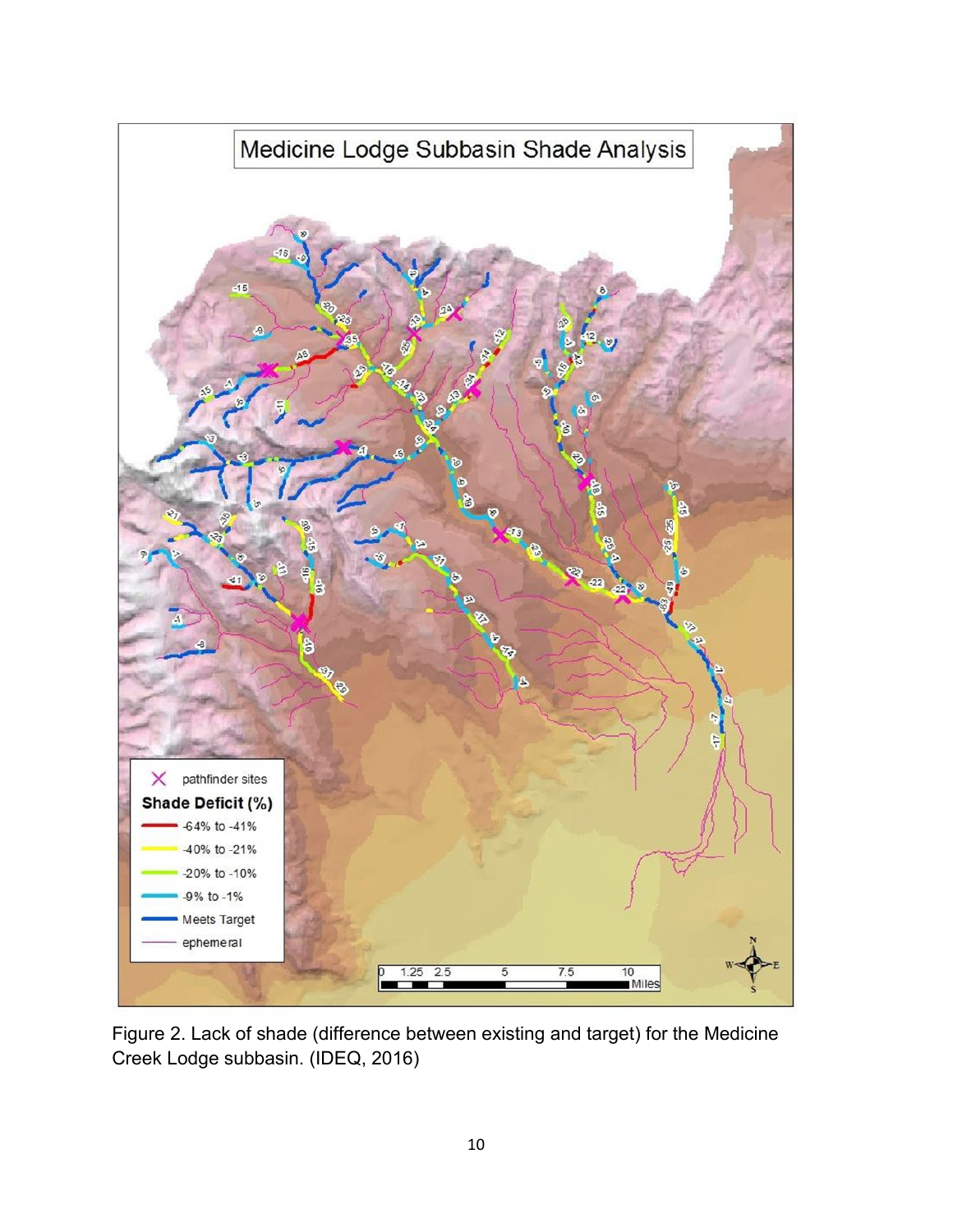## <span id="page-12-0"></span>**Funding**

Financial and technical assistance for installation of BMPs may be needed to ensure success of this implementation plan. The Clark Soil Conservation District can assist interested landowners in actively pursuing potential funding sources to implement water quality improvements on private agricultural and grazing lands. The ISWCC and NRCS can provide technical assistance when needed. Many of these programs can be used in combination with each other to implement BMPs. These sources include (but are not limited to):

**CWA 319 –**These are Environmental Protection Agency funds allocated to Tribal entities and the State of Idaho. The Idaho Department of Environmental Quality (DEQ) administers the Clean Water Act §319 Non-point Source Management Program for areas outside the Tribal Reservations. Funds focus on projects to improve water quality and are usually related to the TMDL process. http://www.deg.idaho.gov/water/prog\_issues/surface\_water/nonpoint.cfm#managem [ent](http://www.deq.idaho.gov/water/prog_issues/surface_water/nonpoint.cfm#management)

**Resource Conservation and Rangeland Development Program (RCRDP)** –The RCRDP is a loan program administered by the ISWCC for implementation of agricultural and rangeland best management practices or loans to purchase equipment to increase conservation.<http://www.scc.state.id.us/programs.htm>

**Environmental Quality Incentives Program (EQIP):** EQIP provides financial and technical assistance to agricultural producers in order to address natural resource concerns and deliver environmental benefits such as improved water and air quality, conserved ground and surface water, reduced soil erosion and sedimentation or improved or created wildlife habitat. <http://www.nrcs.usda.gov/programs/eqip/>

**Regional Conservation Partnership Program (RCPP) -** RCPP promotes coordination between NRCS and its partners to deliver conservation assistance to producers and landowners. NRCS provides assistance to producers through partnership agreements and through program contracts or easement agreements. <http://www.nrcs.usda.gov/wps/portal/nrcs/detail/national/programs/farmbill/rcpp/>

**The Agricultural Conservation Easement Program (ACEP)** – ACEP provides financial and technical assistance to help conserve agricultural lands and wetlands and their related benefits. Under the Agricultural Land Easements component, NRCS helps Indian tribes, state and local governments and non-governmental organizations protect working agricultural lands and limit non-agricultural uses of the land. Under the Wetlands Reserve Easements component, NRCS helps to restore, protect, andenhance enrolled wetlands.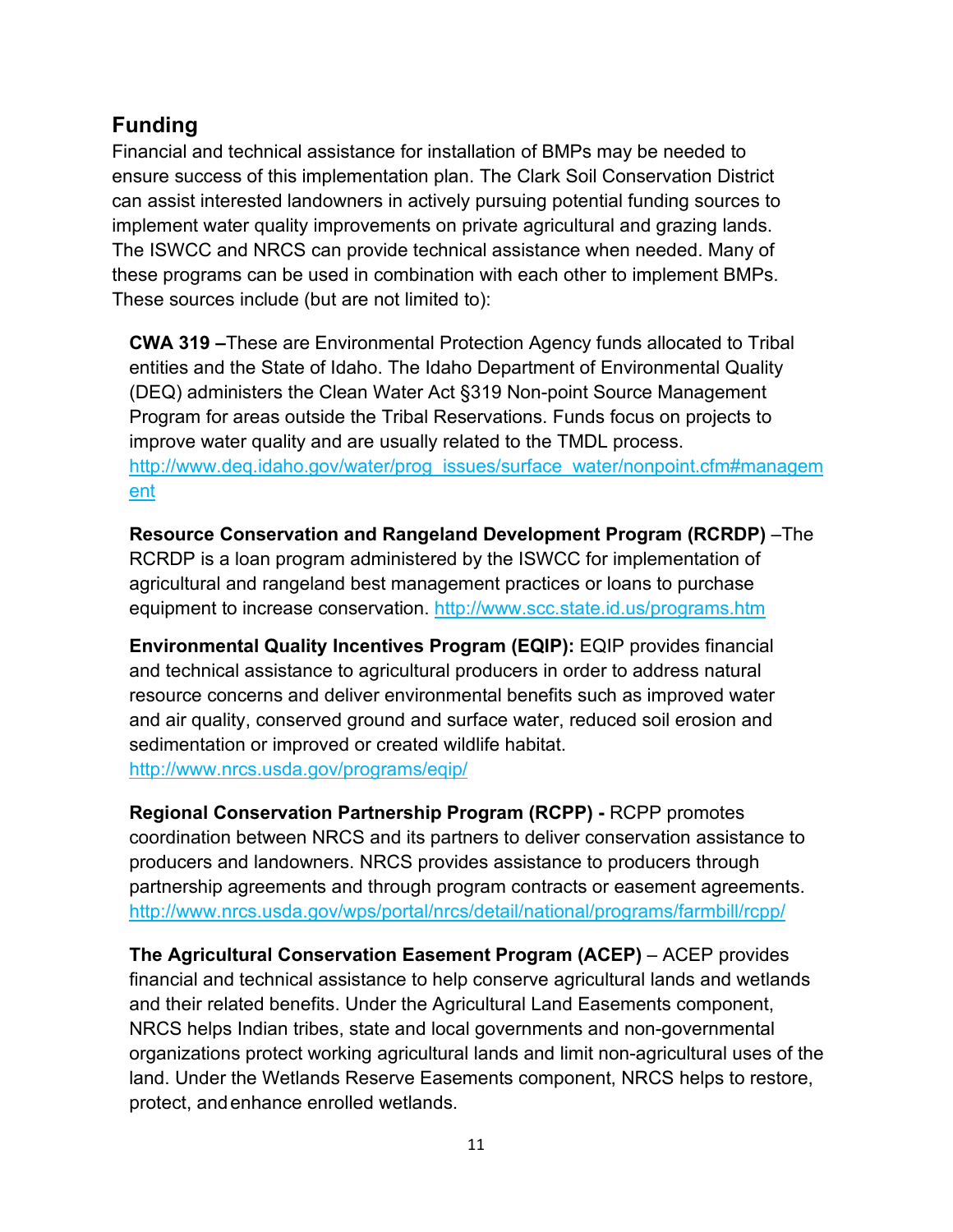#### <http://www.nrcs.usda.gov/wps/portal/nrcs/detail/national/programs/easements/acep/>

**Conservation Technical Assistance (CTA) –**The CTA provides free technical assistance to help farmers and ranchers identify and solve natural resource problems on their farms and ranches. This might come as advice and counsel, through thedesign and implementation of a practice or treatment, or as part of an active conservation plan.<http://www.nrcs.usda.gov/programs/cta/>

**National Grazing Lands Coalition (NatGLC) –**The National Grazing Lands Coalition' promotes ecologically and economically sound management of grazing lands. Grants are available that facilitate the following: (1) demonstration of how improved soil health affects grazing lands sustainability (2) establishment of conservation partnerships, leadership and outreach, (3) education of grazing land managers, professionals, youth and the public (4) enhancement of technical capabilities, and (5) improvement in the understanding of the values and multiple services that grazing lands provide.<http://www.glci.org/>

**Conservation Reserve Program (CRP) –**The CRP is a land retirement program for blocks of land or strips of land that protect the soil and water resources, such as buffers and grassed waterways [http://www.fsa.usda.gov/programs-and](http://www.fsa.usda.gov/programs-and-services/conservation-)[services/conservation-](http://www.fsa.usda.gov/programs-and-services/conservation-) programs/conservation-reserve-program/index

**Conservation Innovation Grants (CIG) –**CIG is a voluntary program to stimulate the development and adoption of innovative conservation approaches and technologies for agricultural production.

<http://www.nrcs.usda.gov/wps/portal/nrcs/main/national/programs/financial/cig/>

**State Revolving Loan Funds** (**SRF) –**These funds are administered through the IDEQ. https:/[/www.deq.idaho.gov/water-quality/grants-loans/water-system](http://www.deq.idaho.gov/water-quality/grants-loans/water-system-construction-)[construction-](http://www.deq.idaho.gov/water-quality/grants-loans/water-system-construction-) loans.aspx

**Conservation Security Program** (**CSP) –**CSP is a voluntary program that rewards the Nation's premier farm and ranch land conservationists who meet the highest standards of conservation environmental management. <http://www.nrcs.usda.gov/wps/portal/nrcs/main/national/programs/alphabetical/csp/>

**HIP** – This is an Idaho Department of Fish and Game program to provide technical and financial assistance to private landowners and public land managers who want to enhance upland game bird and waterfowl habitat. Funds are available for cost sharing on habitat projects in partnership with private landowners, non-profit organizations, and state and federal agencies.

<http://fishandgame.idaho.gov/cms/wildlife/hip/default.cfm>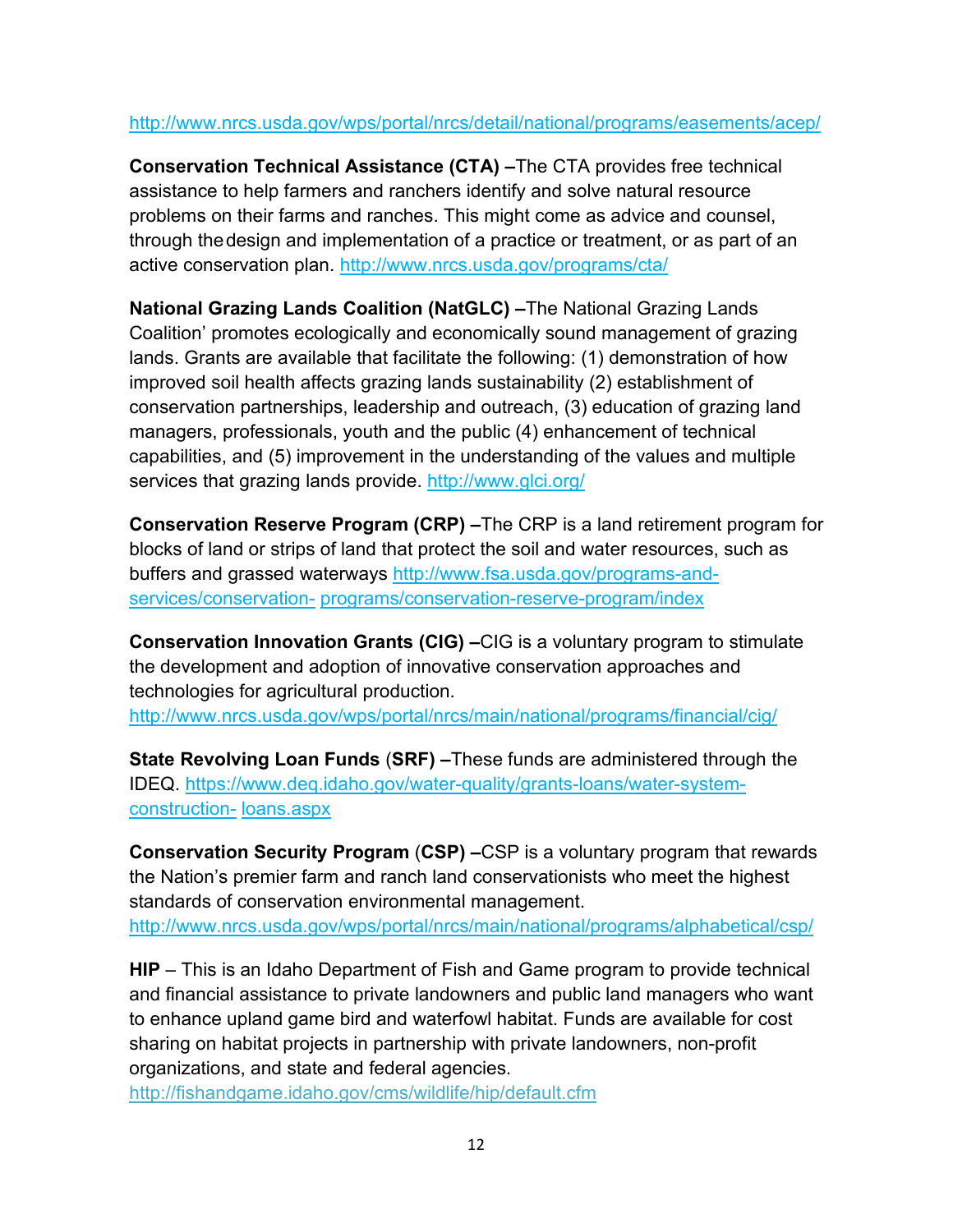**Partners for Fish and Wildlife Program in Idaho –** This is a U.S. Fish and Wildlife program providing funds for the restoration of degraded riparian areas along streams, and shallow wetland restoration. <http://www.fws.gov/partners/pdfs/ID-needs.pdf>

#### <span id="page-14-0"></span>**Maintenance, Monitoring, Evlauation**

DEQ will continue to monitor the watersheds as per Idaho Code 39-3611, on a 5-year interval using BURP protocol. Additional monitoring of BMP's and the maintenance of BMP's installed will be performed by the designated agency or the agency that funded the BMP installations. The Clark Soil Conservation District follows the Natural Resource Conservation Service guidelines for BMP life expectancy and monitors BMP installations for the expected life of each practice to ensure proper maintenance of the practices. Typically, when a landowner approaches the district for BMP assistance the district evaluates the current site-specific resource concerns and collaborates with the landowner to develop an individualized plan that will conserve natural resources and serve the personal and business interests of the landowner. During the conservation planning phase, the most appropriate BMPs for each site are selected for implementation.

All BMP's will be maintained by the landowner for the life of the practice. BMP's will be monitored and evaluated upon completion of the project, during annual reviews, and throughout the life of the practice. Monitoring and evaluations will enable staff to ensure practices are maintained and to evaluate BMP effectiveness for future projects.